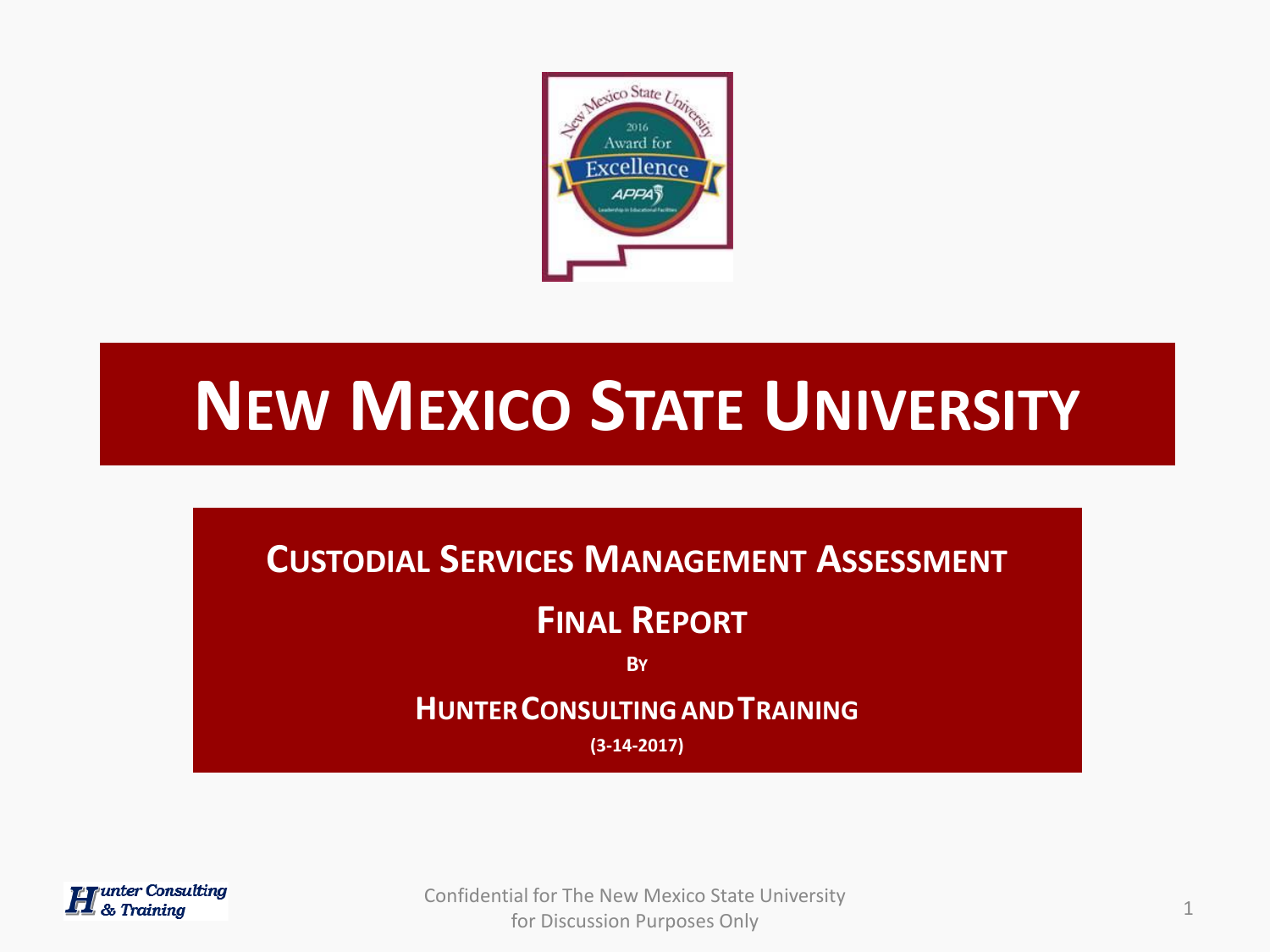#### **NEW MEXICO STATE UNIVERSITY CUSTODIAL SERVICES MANAGEMENT ASSESSMENT FINAL REPORT CONTENT**

# **B[ACKGROUND](#page-3-0)**

**EXECUTIVE S[UMMARY](#page-3-0)**

**A[SSESSMENT](#page-3-0) RESULTS**

**FINDINGS & R[ECOMMENDATIONS](#page-3-0)**



Confidential for The New Mexico State University for Discussion Purposes Only 2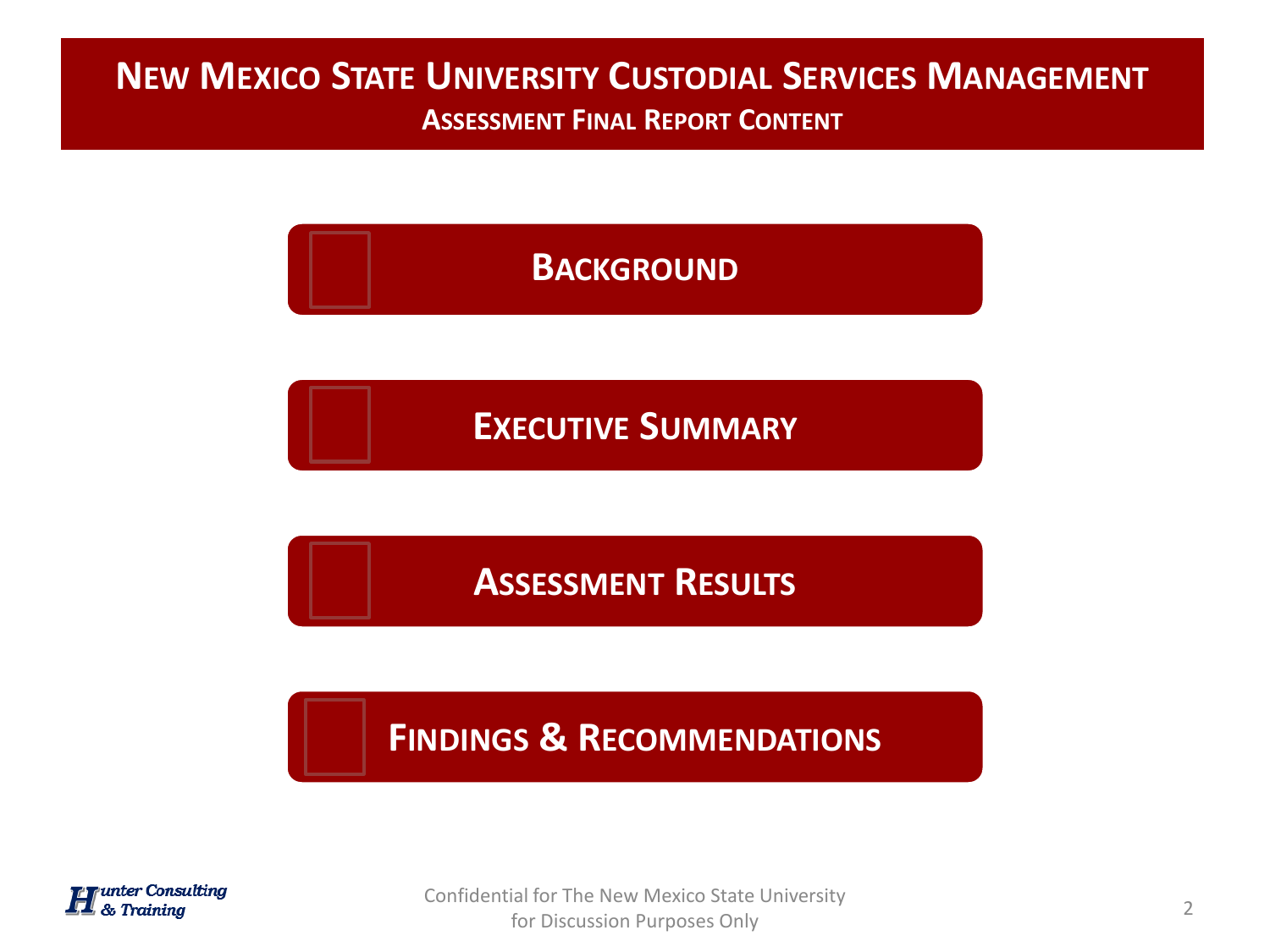# **NEW MEXICO STATE UNIVERSITY CUSTODIAL SERVICES MANAGEMENT**

**ASSESSMENT FINAL REPORT CONTENT**

# **Q[UESTIONS](#page-3-0)**

**A[PPENDIX](#page-3-0)**

**CLEANOPSSTAFF-3ED R[EPORTS](#page-3-0)**

**S[UPPORTING](#page-3-0) SLIDES**



Confidential for The New Mexico State University for Discussion Purposes Only 3<br>for Discussion Purposes Only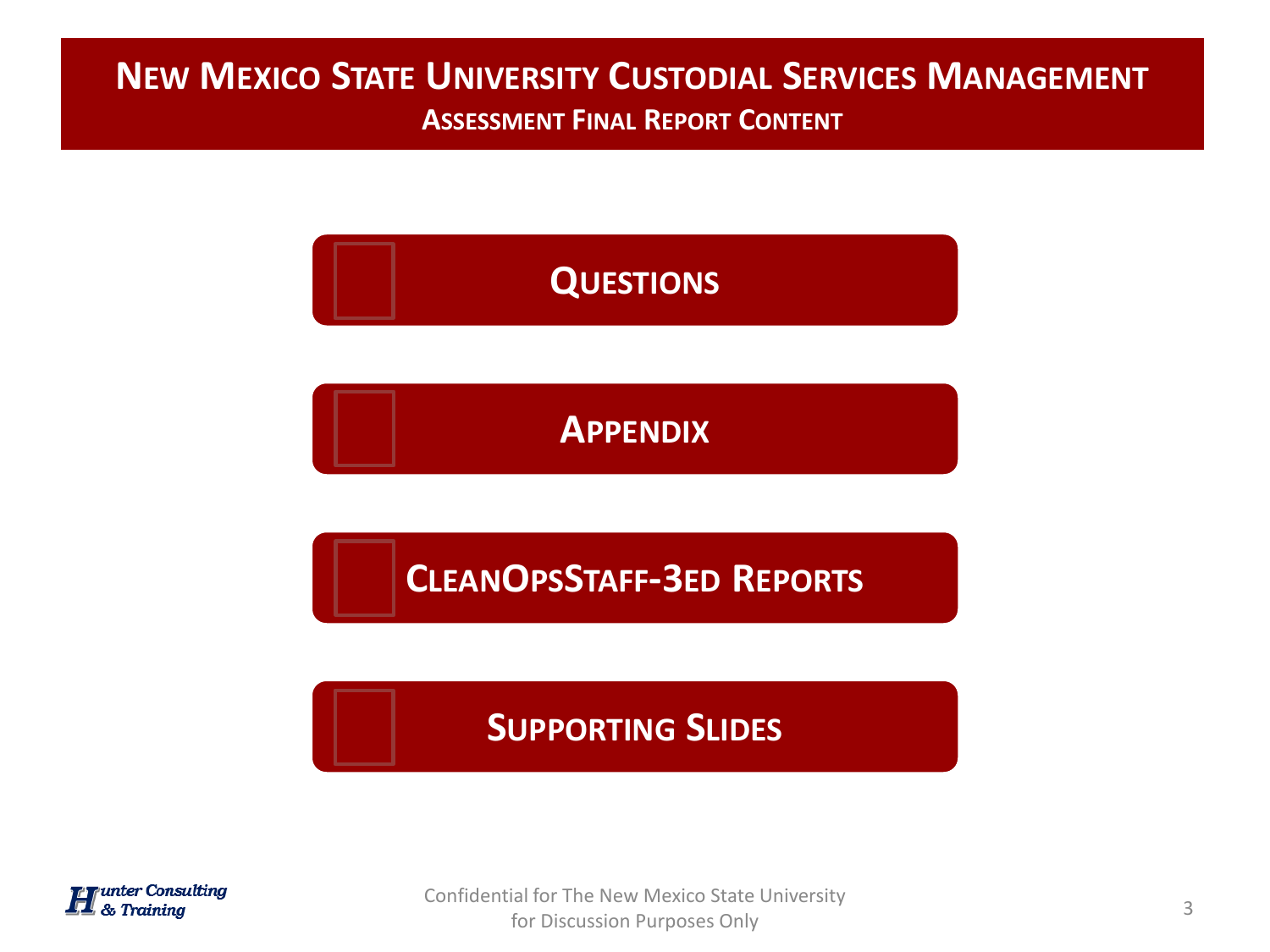<span id="page-3-0"></span>

Confidential for The New Mexico State University for Discussion Purposes Only 4 and 200 mixed by the University of the Discussion Purposes Only 4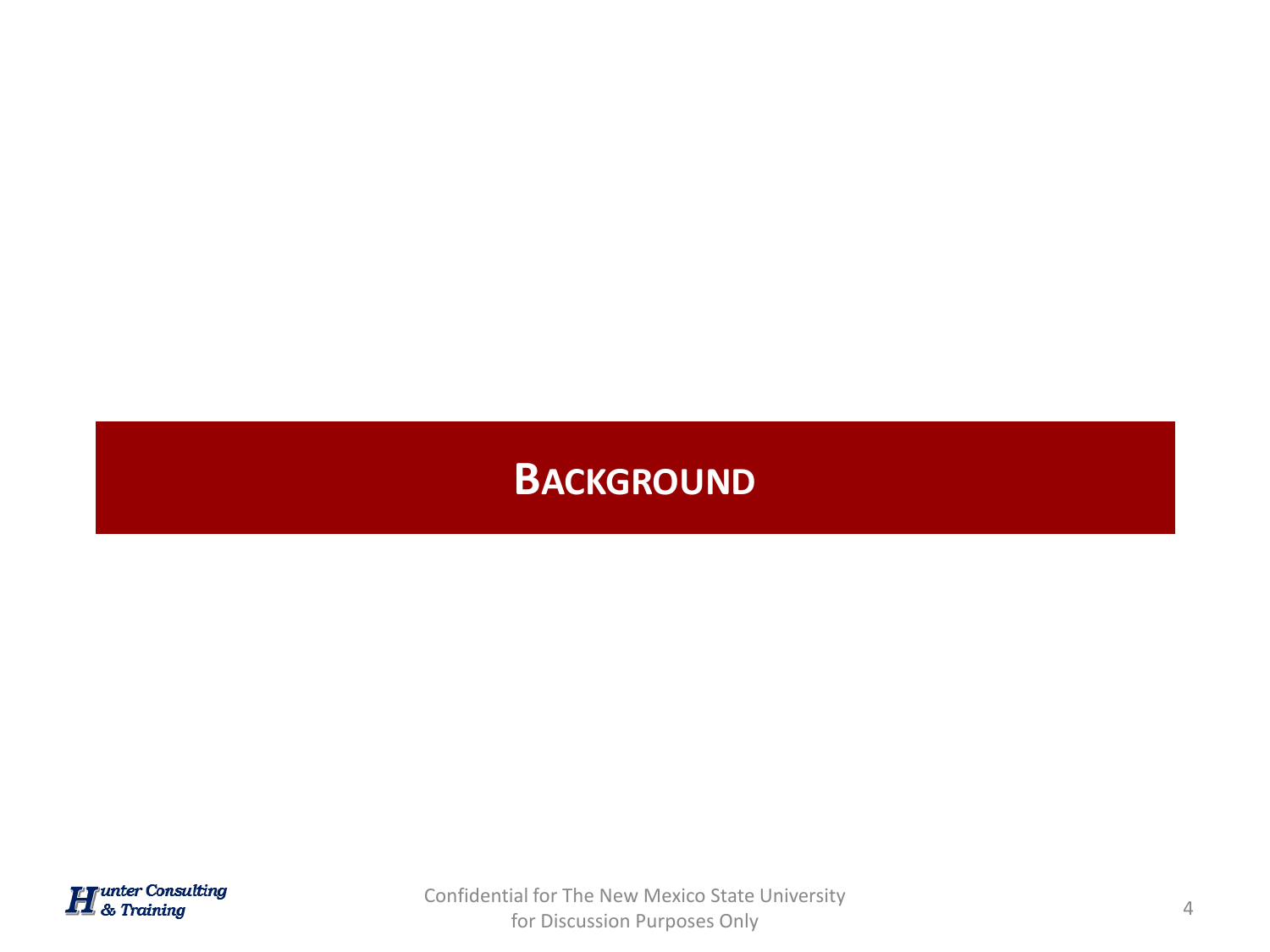- **New Mexico State University (NMSU) Facilities and Services Department (FS) provides custodial services on a scheduled basis to 139 administrative, academic, and student housing buildings totaling approximately 3.8 million Usable Square Feet. The services are delivered by an in-house staff in the FS Custodial Services (CS) work unit.**
- **Hunter Consulting and Training conducted a custodial services management assessment in February 2017 which included:**
	- Staffing and budget requirements;
	- Organizational structure and service delivery approach;
	- Current level of cleanliness;
	- An analysis of cost and cost reasonableness;
	- Recommendations for improving service to an APPA service level reasonably acceptable and affordable to the University.

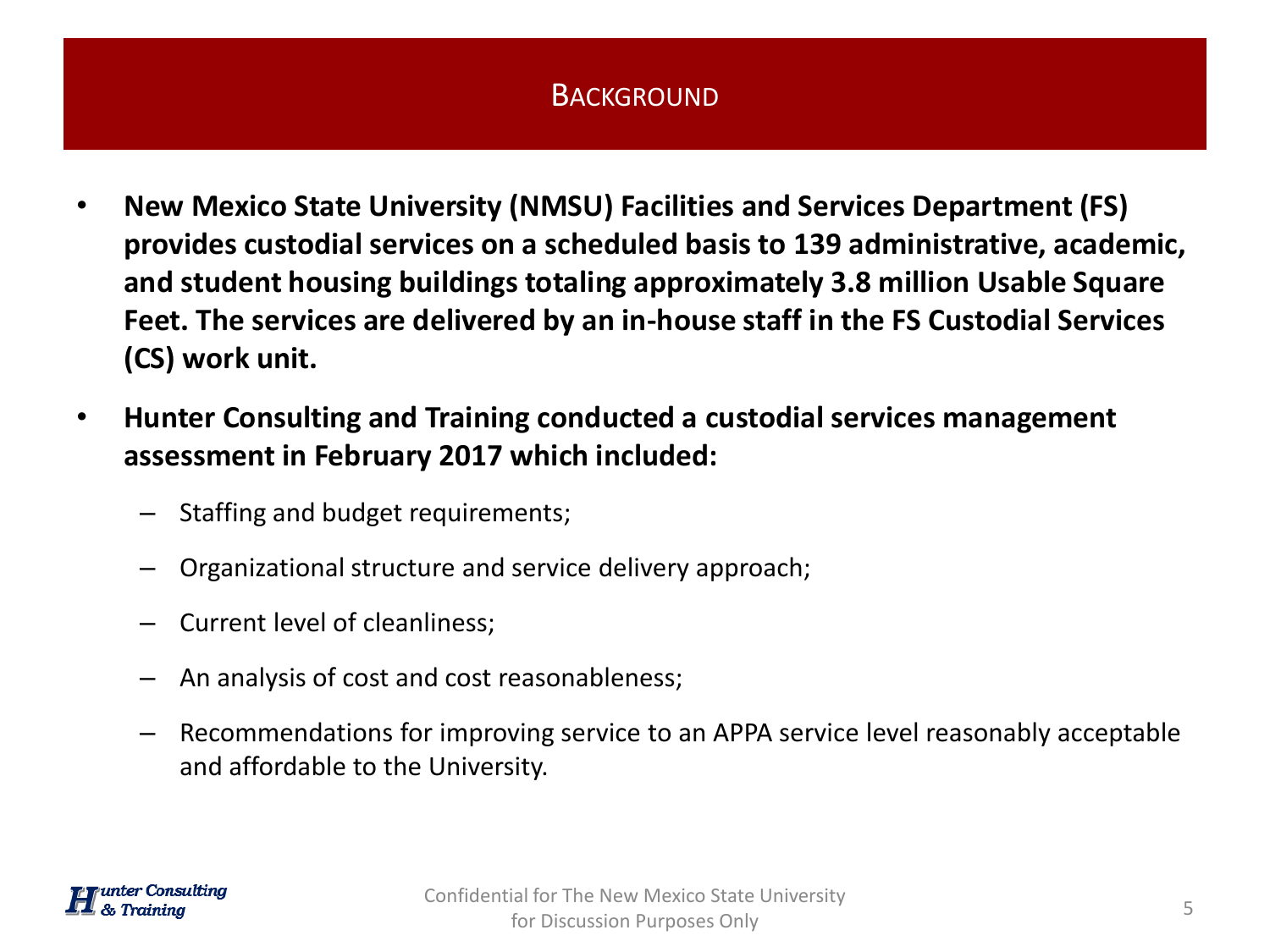## **BACKGROUND** THE CRITICAL DOZEN QUESTIONS

#### **The critical dozen questions custodial organizations must be able to answer:**

- 1. How many cleanable square feet (CSF) of space are we responsible for cleaning?
- 2. How many custodians, and how much money do we need to clean all our buildings?
- 3. How many custodians, and how much money do we need to clean future buildings?
- 4. When is it best to perform our routine work, and to schedule our project work?
- 5. What cleaning level can we expect with our current FTEs and budget?
- 6. What cleaning level are we actually getting with our current FTEs and budget?
- 7. Are the days of the week equally work loaded?
- 8. Are the custodians equally work loaded?
- 9. What is our average CSF and GSF per custodian?
- 10. Are we using industry-accepted standards and current Best Practices in our operations?
- 11. How does our organization/operations compare to other similar institutions?
- 12. What can we do to enhance service and reduce cost of our cleaning operation?

#### "We don't know" is not an acceptable answer!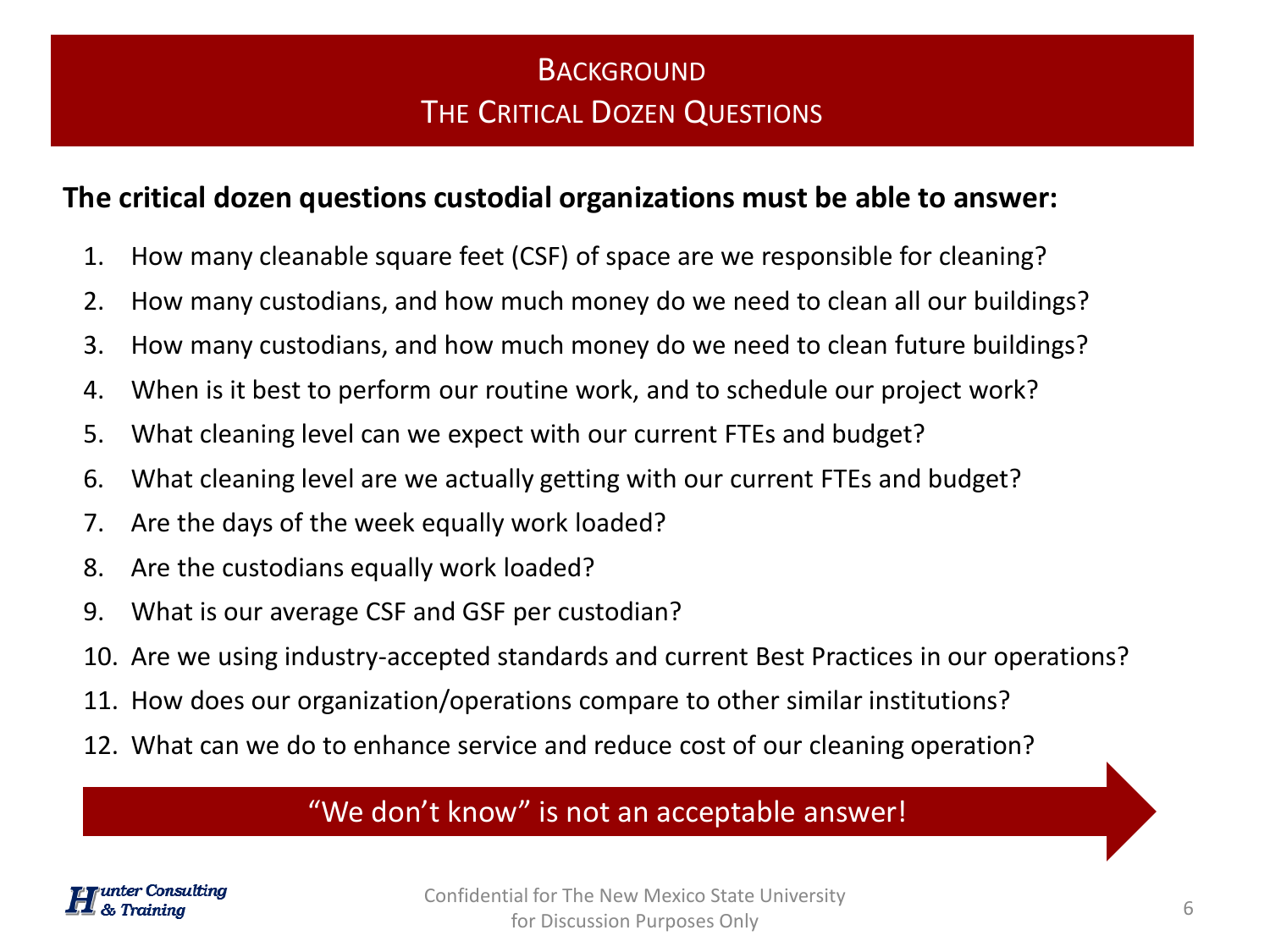#### • **Primary Objectives:**

- Estimate FTE*<sup>1</sup>* and budget requirements to achieve NMSU's desired level of cleanliness;
- Estimate the level of custodial service being delivered;
- Gather information related to customer satisfaction with custodial services;
- Benchmark NMSU performance indicators with other institutions using FY 14-15 APPA Performance Indicators (FPI) report;
- Conduct cleanliness inspection of a representative sample of buildings;
- Make recommendations to enhance services.
- **Feedback from small groups, individual interviews, and random contact with NMSU campus community:**

– From FS Cleaning Workers and Supervisors:

- o Training
- o Process, Procedures, Cleaning Tasks, Frequencies and Schedules
- o Routine Vs. Project Concept
- o Supplies
- o Equipment
- o Audit/Inspection Program
- o Vacant Positions, Hiring Process
- o Attendance

*1 FTE – Fulltime equivalent for NMSU is the number of hours worked or available to work divided by 2080. For example one employee working fulltime for the entire year equals one FTE; two halftime employees working the entire year equals one FTE; one authorized position for a fulltime worker that is vacant 3 months of the year equal 0.75 FTEs.*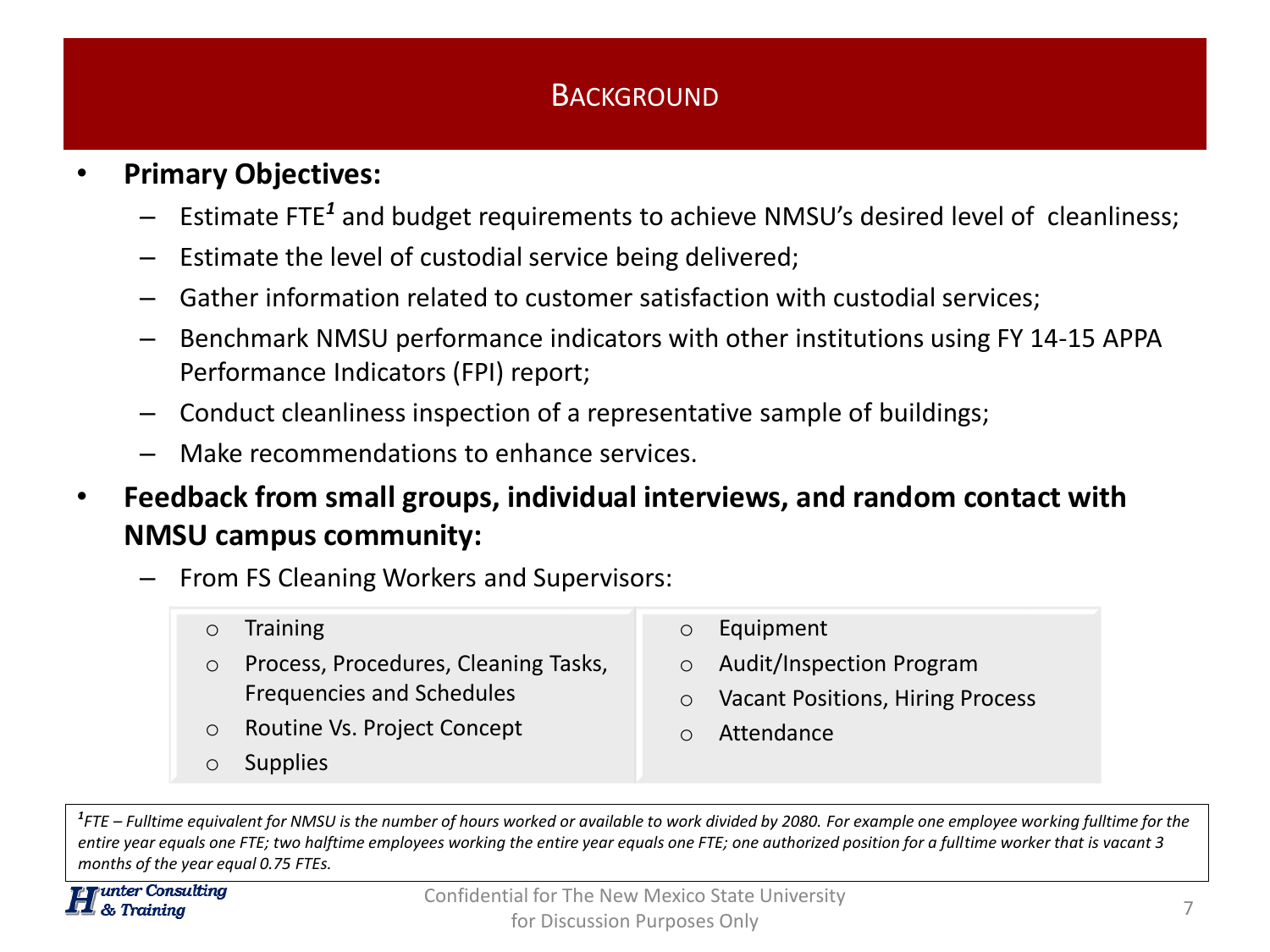- **Feedback from small groups, individual interviews, and random contact with NMSU campus community (continued):**
	- From Campus Stakeholders, FS Management/Supervisor, and FS Workers:
		- o Communication
		- o Timeliness
		- o Complaint Handling
		- o Responsiveness
		- o Access
- o Quality
- o Competence
- o Customer Service
- o Ease of Doing Business
- o Overall Cleanliness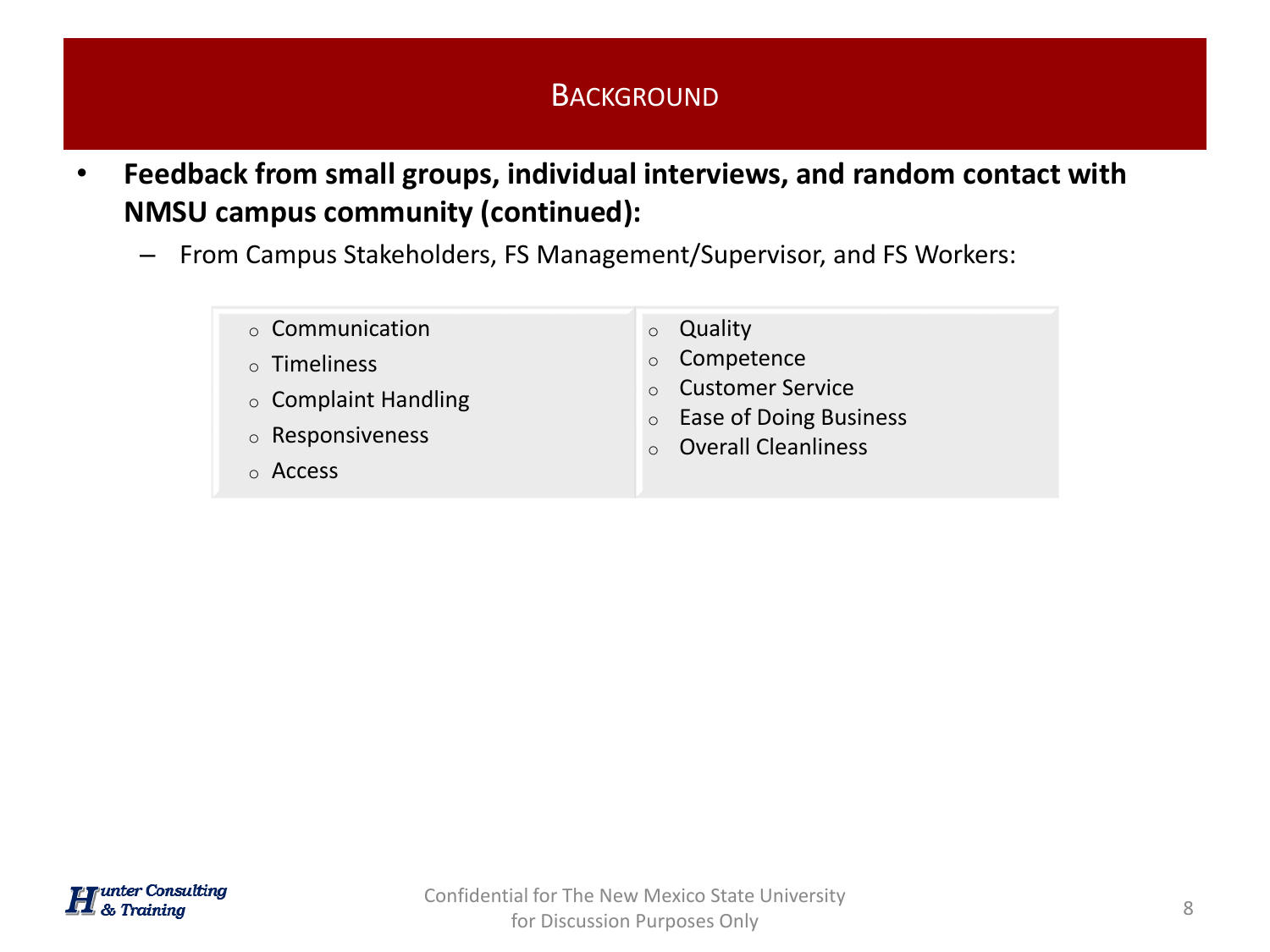# EXECUTIVE SUMMARY



Confidential for The New Mexico State University for Discussion Purposes Only 9 and 200 mixed by the University of the Discussion Purposes Only 9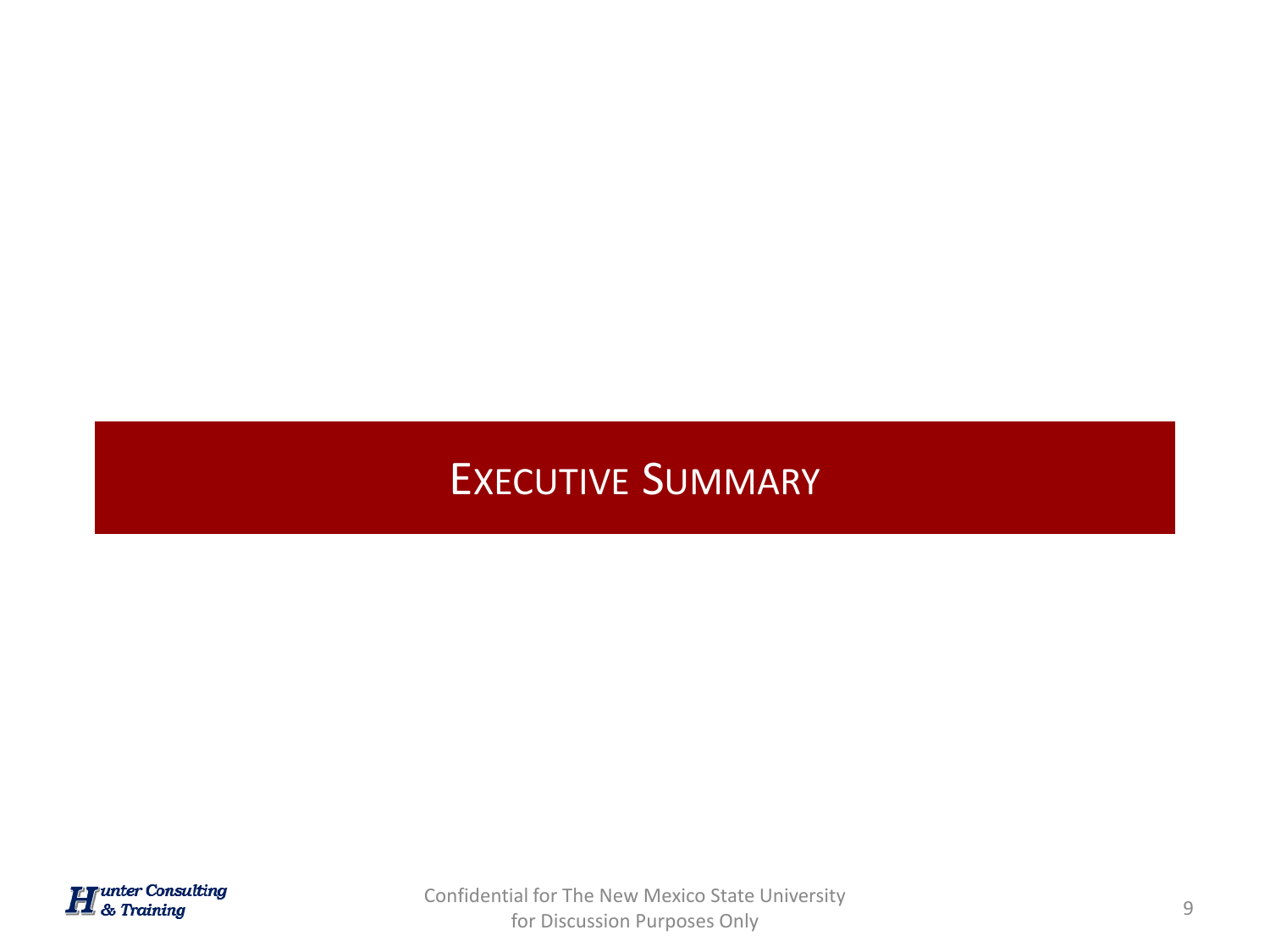## EXECUTIVE SUMMARY **OPPORTUNITIES**

**Opportunities exist for FS Custodial Services to embark upon a systematic program of service enhancement by orderly and methodically implementing recommendations contained in this report.**

**This assessment report includes 13 findings and recommendations centered around the 10 below areas:**

- Number of front-line workers available to perform work;
- Effective recruitment and hiring;
- Standardization and Best Practices;
- Formal written processes and procedures;
- Administrative support to custodial services leadership;
- Technology support;
- Data and information analysis to support operational decisions;
- Personnel development, skills, supervisory, and leadership training and professional development;
- Personnel evaluation, and reward and recognition program;
- Customer communications and outreach.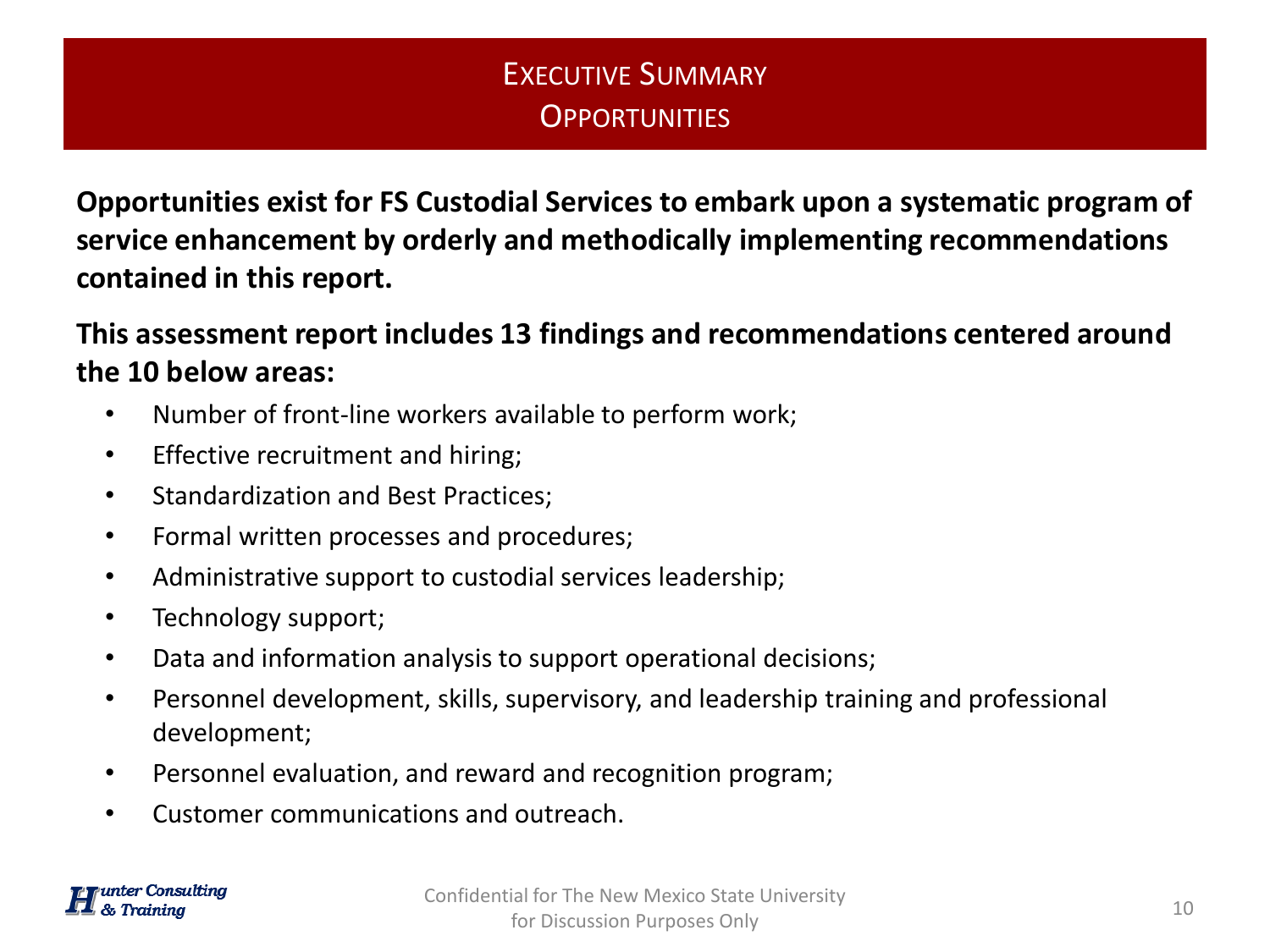# EXECUTIVE SUMMARY DEPARTMENTAL STRENGTHS

**While FS Custodial Services faces challenges, it is successfully keeping the campus clean and healthy, with no severe service failures and has the following strengths:**

- Cleanable Square Feet Inventory is already under development a key and essential element of a successful cleaning organization;
- Standard task lists for various space types exists (*Core Custodial Functions*);
- Standard supplies, material, and equipment are in use;
- Benchmarking with Cohorts recognized as a value, and FS is an APPA FPI survey participant;
- Safety and Material Safety Data Sheets (MSDS) programs recognized as important, and practices are in place to ensure employees are aware of both;
- Workloading against a standard (APPA) is recognized as important, and knowledge of the standard exists at the management level;
- Cleanliness based on a standard (APPA) is recognized as important, and there is an attempt to conduct inspections based on such standards;
- Fringe benefits for custodial employees are considered good by the CS employees;
- Custodial worker personnel turnover is low;
- Management and supervisory team are motivated and capable of transforming the organization.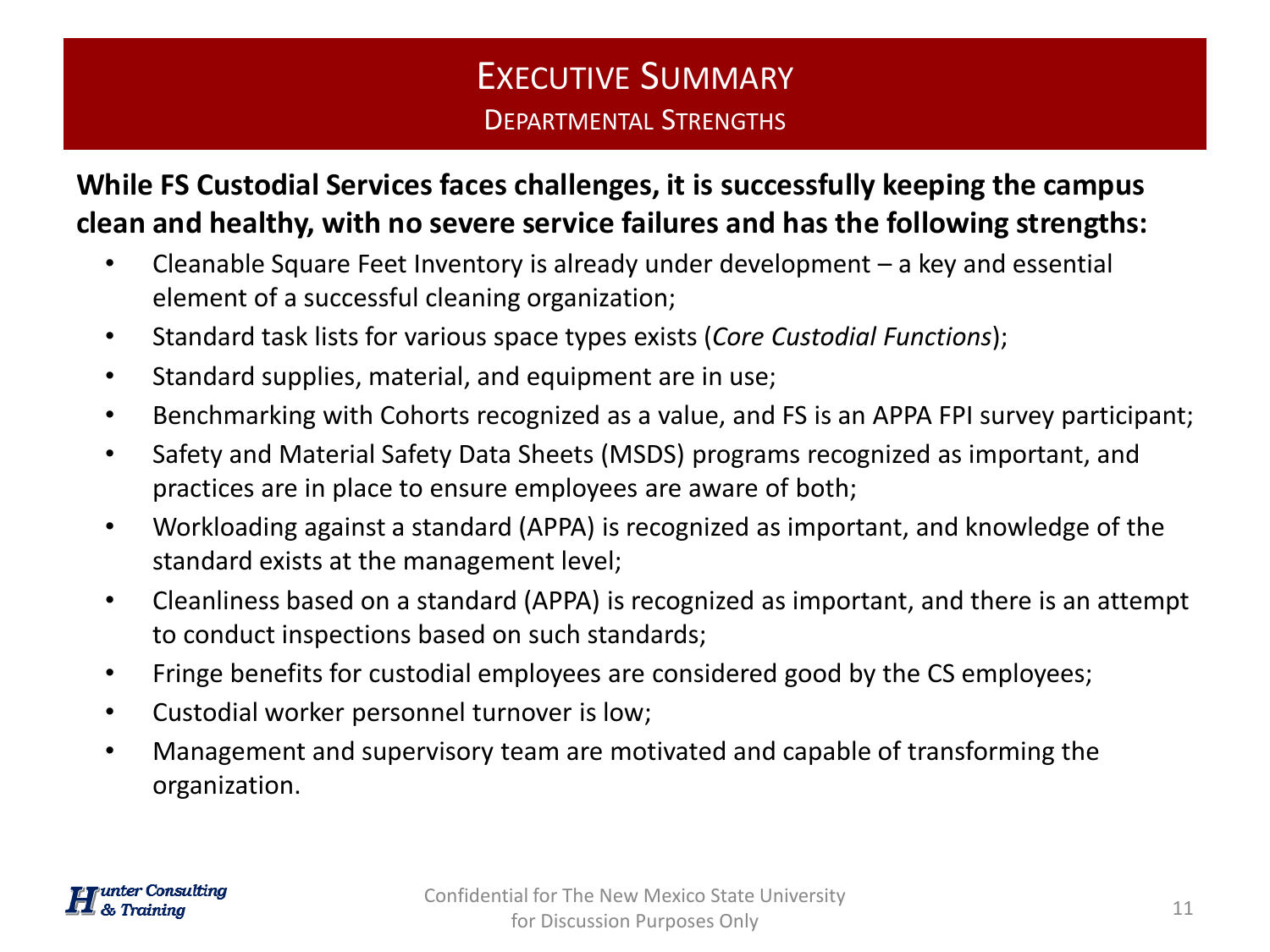# EXECUTIVE SUMMARY

#### CURRENT CLEANING PERFORMANCE STATUS – FTE REQUIREMENT

#### **NMSU Current Cleaning Status – FTE Requirement**:

- Consultant estimates CS is performing between APPA Levels **3.2 and 3.4** based on buildings tours;
- The campus is generally clean, but results are inconsistent and not meeting campus community expectations;
- Of the 123.5 *Authorized FTEs<sup>1</sup>* , 37.1 FTEs are required to clean Auxiliaries, Housing, and Athletics spaces at APPA Level-2 in accordance with Services Level Agreements;





- The remaining 88.2 FTEs are 28.8 FTEs short of what is needed to clean the I&G spaces at APPA Level-3;
- **•** Historical Available FTEs<sup>2</sup> have been less than Authorized FTEs due to vacancies pushing available staffing to slightly below APPA Level-4;
- While the custodial organization is understaffed, staffing is not the only reason for the inconsistent results and the campus community being less than fully satisfied with the cleaning service;
- Even with staffing being below desired levels, CS could achieve better results by adopting Best Practices, better equipping the staff, and providing better training and professional development to its staff;
- For this assessment, estimated required FTEs for *APPA Levels* are based on *Usable Square Feet* contained in the campus space inventory file without validation by CS that the space is actually cleanable space;

*<sup>1</sup>Authorized FTEs – the fulltime equivalent of the number of position authorized and funded in the budget.*

*<sup>2</sup>Available FTEs – the fulltime equivalent of the total hours of workers available to perform work after subtracting availability lost to vacant positions. 3 Includes Workers, Supervisory, and Contracted FTEs for I&G, Auxiliaries; Athletics; and Housing common area, make ready, and summer conference support.*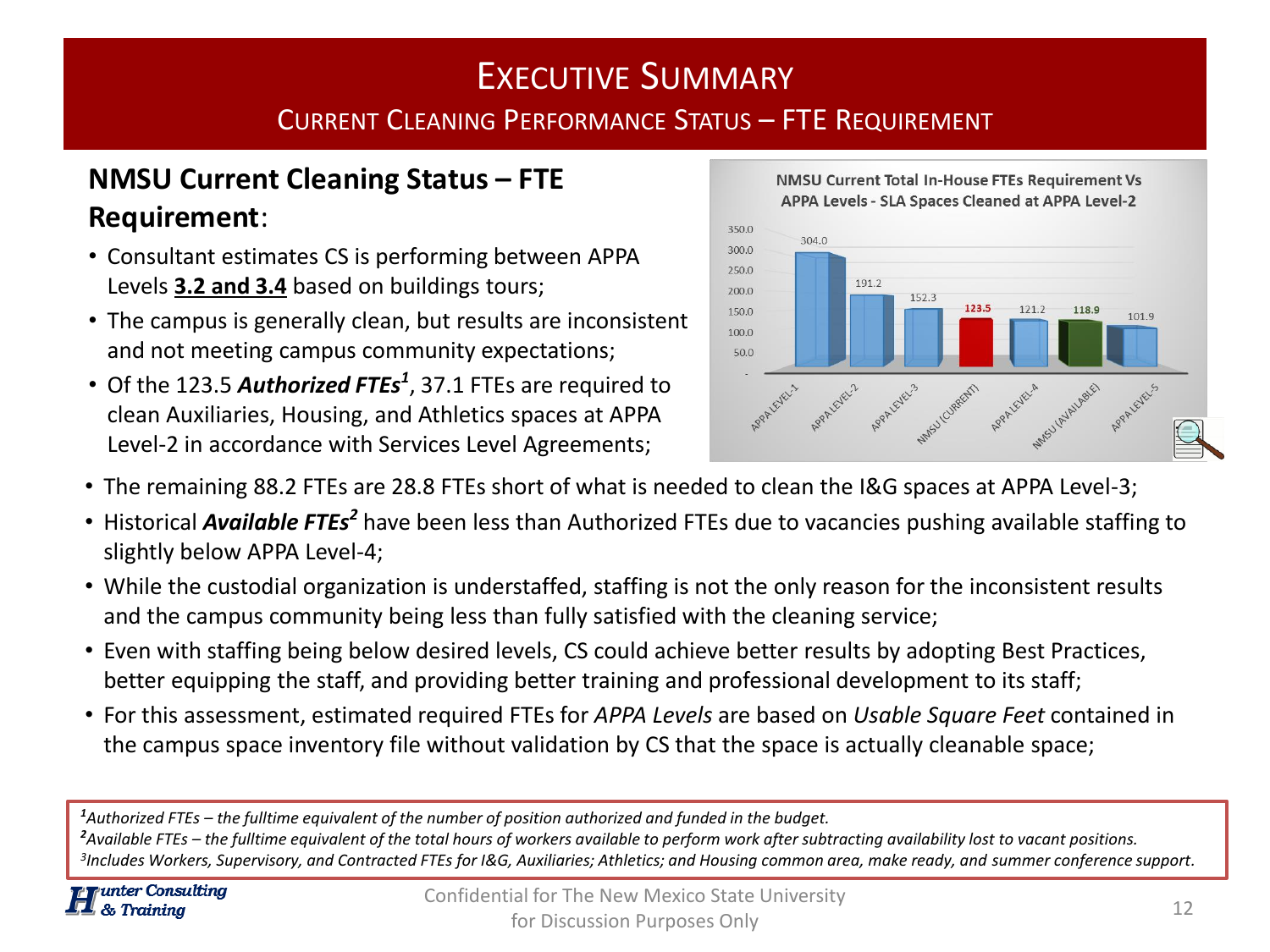#### EXECUTIVE SUMMARY

## CURRENT CLEANING PERFORMANCE STATUS – FTE REQUIREMENT (CONTINUED)

#### **NMSU Current Cleaning Status – FTE Requirement (continued)**:

- FS has Service Level Agreements (SLA) with Auxiliaries, Housing, and Athletics requiring APPA Level-2 service which is provided on a recharged basis;
- There is no official designation of the desired level of cleanliness for the I&G spaces;
- The graph indicates the number of FTEs required to service the SLA's at APPA Level-2 while cleaning the rest of the campus at the indicated APPA Level;



# NMSU Current Total In-House FTEs Requirement Vs

- For the sake of illustration, if the campus adapts APPA Level-3 as its target for I&G spaces while being required to provide APPA Level-2 for the space covered by SLA's, CS would need 152.3 FTEs compared to the 123.5 *Authorized FTEs* and *118.9 Available FTEs* resulting from vacancies;
- The breakout for the above scheme would be 37.1 FTEs for SLA spaces at APPA Level-2 and 115.2 FTEs for I&G spaces at APPA Level-3
- While CS is understaffed based on FTE requirement for an average organization, staffing is not the only reason for the inconsistent results.
- Required FTEs are based on average organizations high-performing organizations would require fewer FTEs (possibly 10%-20% less).

*<sup>1</sup>Authorized FTEs – the fulltime equivalent of the number of position authorized and funded in the budget.*

*<sup>2</sup>Available FTEs – the fulltime equivalent of the total hours of workers available to perform work after subtracting availability lost to vacant positions. 3 Includes Workers, Supervisory, and Contracted FTEs for I&G, Auxiliaries; Athletics; and Housing common area, make ready, and summer conference support.*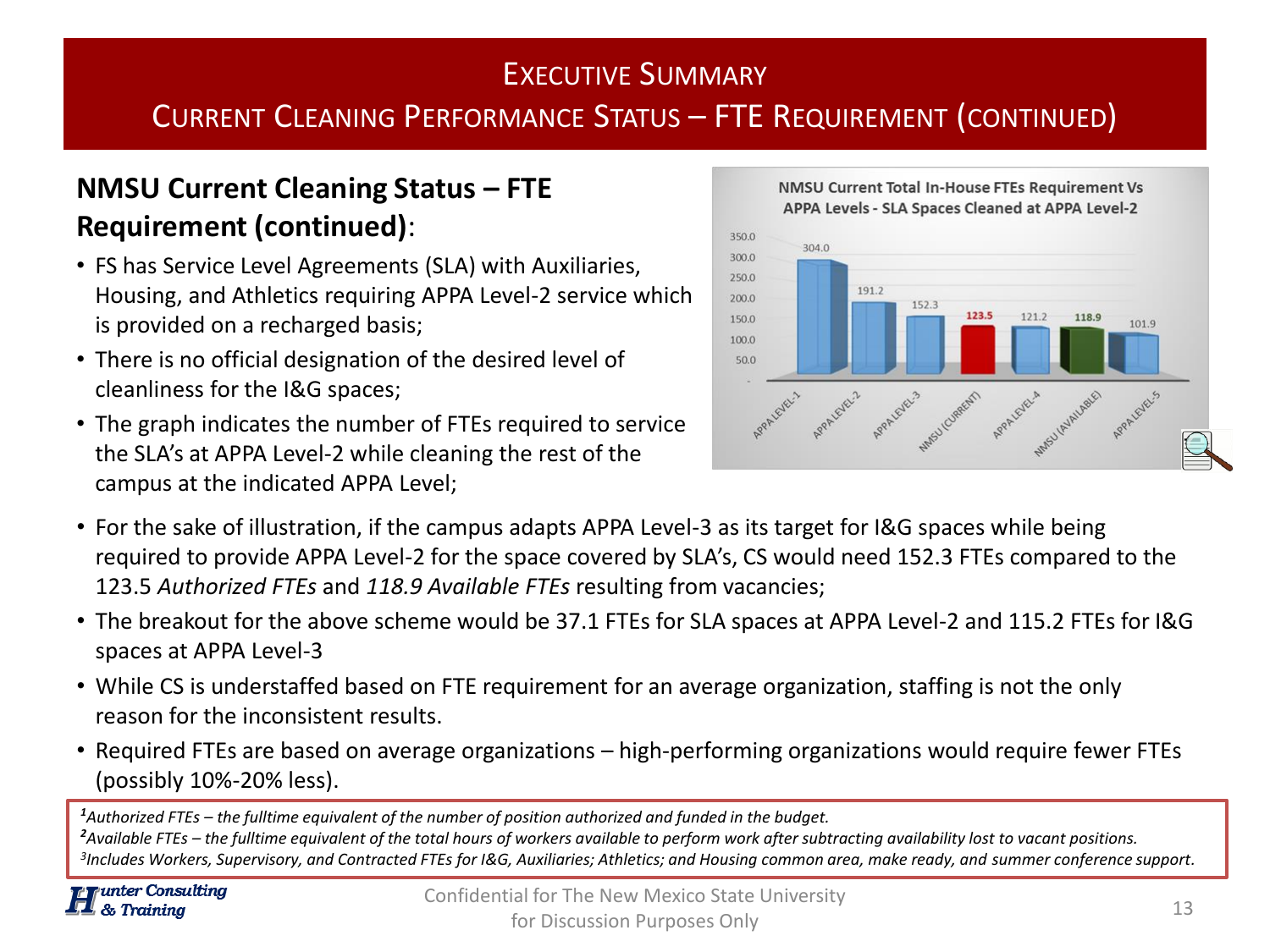# EXECUTIVE SUMMARY CURRENT CLEANING PERFORMANCE STATUS – BUDGET REQUIREMENT

#### **NMSU Current Cleaning Status – Budget Requirement**:

- FS has Service Level Agreements (SLA) with Auxiliaries, Housing, and Athletics requiring APPA Level-2 service which is provided on a recharged basis;
- There is no official designation of the desired level of cleanliness for the I&G spaces;
- The graph indicates the budget required to service the SLA's at APPA Level-2 while cleaning the rest of the campus at the indicated APPA Level;



- The estimated budget requirement is based on the estimated FTEs, the average wage and fringe benefit rate of FS current custodial workforce, and assuming that the cost of supplies would be equal to 10% of the labor cost, and the cost of equipment will be 5% of the labor cost;
- As indicated in the above graph, CS is funded to achieve APPA Level-4;
- To compensate for the lack of staff, CS must transform itself into a modern-day high-performing workforce by adopting industry Best Practices including better equipping and training the custodians; leveraging technology; adopting a formal quality assurance program, and enhancing its approach to providing supervision and leadership for the workers.

*<sup>1</sup>Authorized FTEs – the fulltime equivalent of the number of position authorized and funded in the budget.*

*<sup>2</sup>Available FTEs – the fulltime equivalent of the total hours of workers available to perform work after subtracting availability lost to vacant positions. 3 Includes Workers, Supervisory, and Contracted FTEs for I&G, Auxiliaries; Athletics; and Housing common area, make ready, and summer conference support.*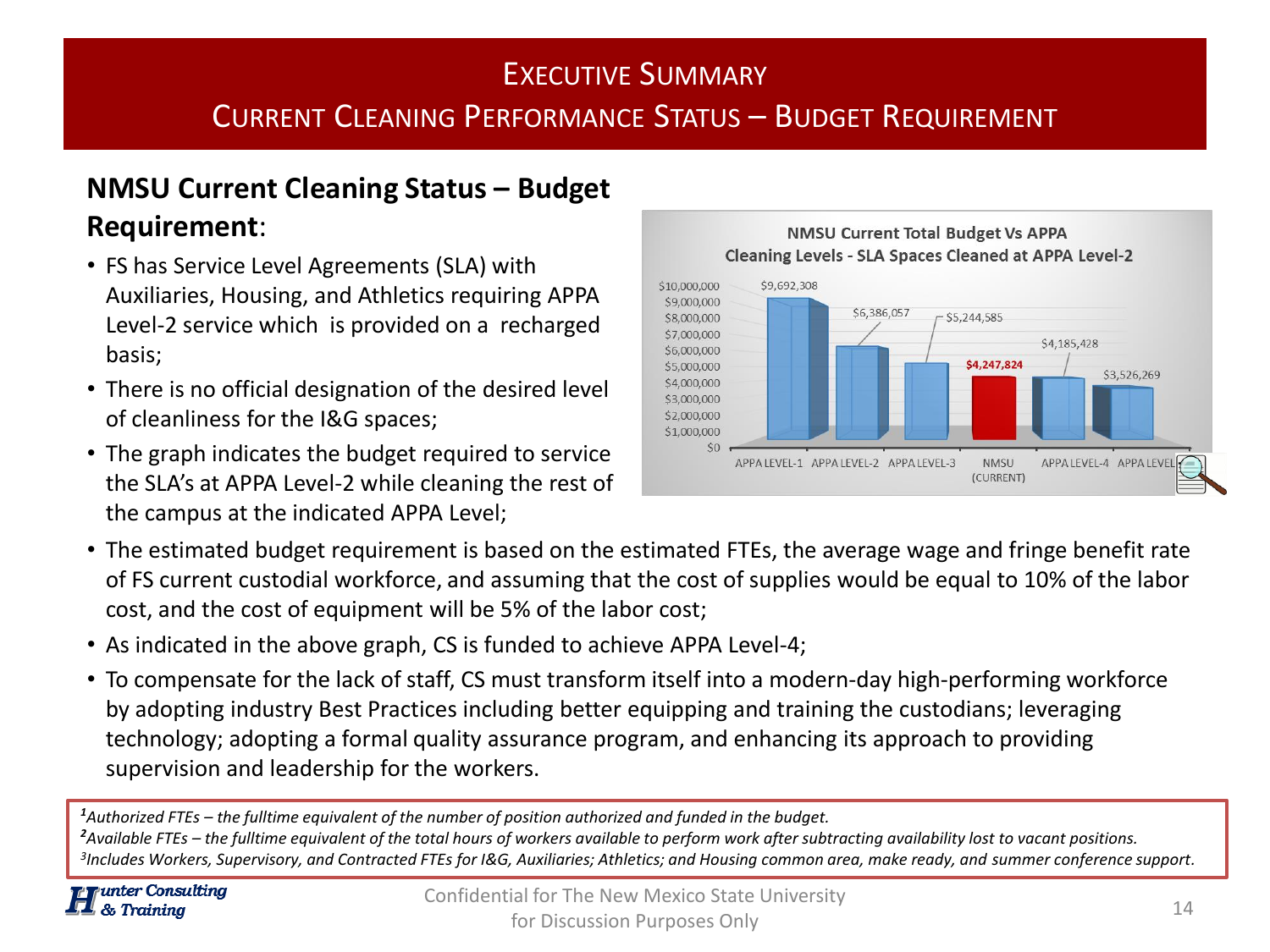# EXECUTIVE SUMMARY (ROOT CAUSES)

#### **Factors contributing to cleanliness being less than desired**:

- Budget and staffing constraints;
- Standardization, training, and Best Practices are not fully functioning throughout all levels in the custodial organization - the workforce is working in a reactive mode;
- No formal program/plan for performing *Project Tasks*  interim and restorative floor care (project work) is not scheduled or performed consistently;
- Custodial workers leads are not planning and coordinating the work of co-workers and spending little to no time guiding/training them in according with what is normally expected of a lead or crew leader in the cleaning industry;
- Primarily Custodial Leads are spending 100% of their time cleaning and 0% leading typical expectation would be 50% cleaning and 50% leading – percentage not described in their position description;
- Inadequate equipment inventory the number of pieces of equipment per custodian and the annual equipment expenditure is well below expected;
- Historical *Available FTEs* are less than *Authorized FTEs* due to vacancies, lack of hiring, and unnecessarily slow hiring process;
- Historical hiring process and hiring freeze have hindered timely replacement of workers;
- Lack of administrative and information analysis support to the manager and supervisors;
- Lack of use of technology to assist in workloading, staff assignment, and scheduling.

nter Consulting **Training**